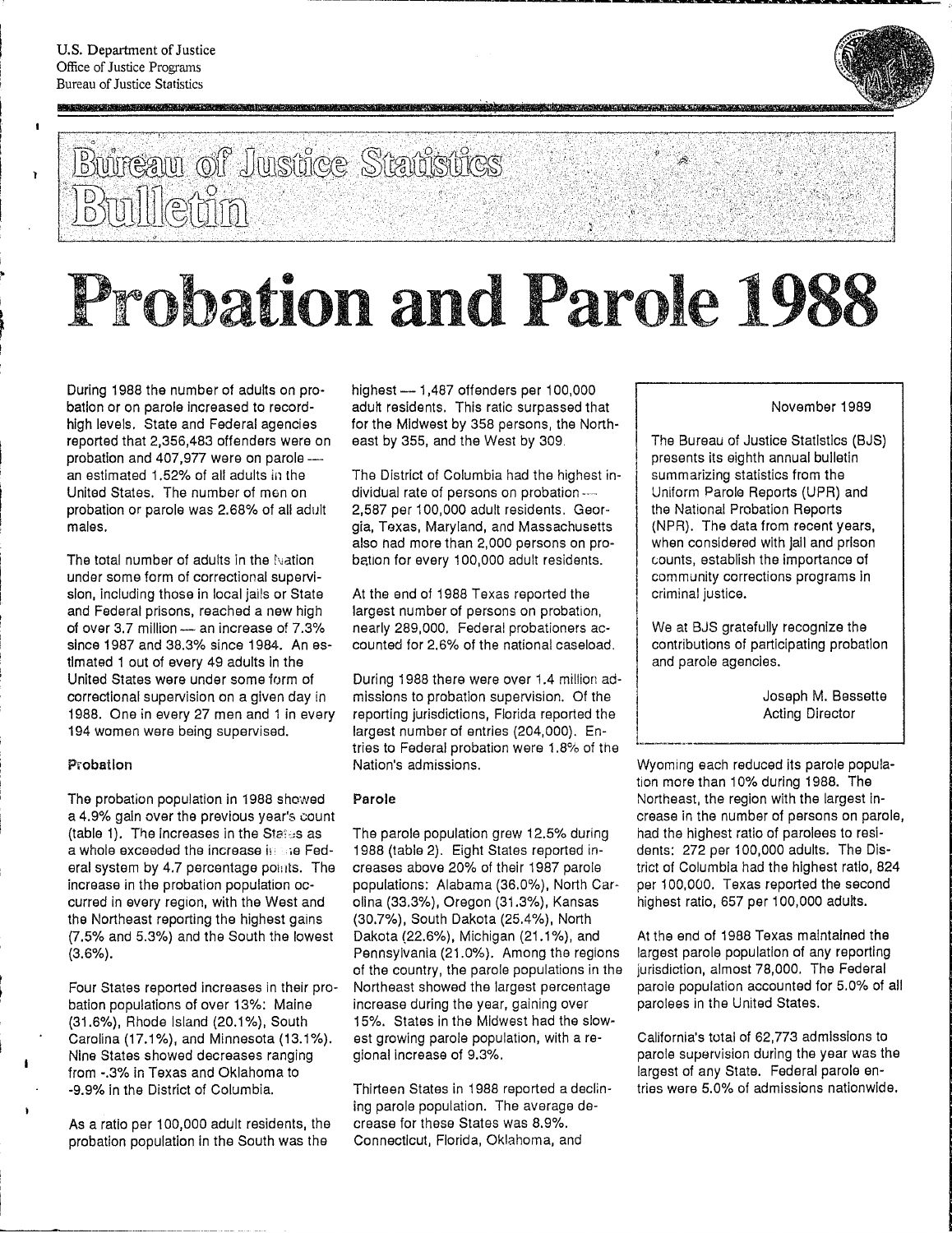### Adults under correctional supervision

 $\overline{r}$  and  $\overline{r}$  are constraint to the constraint of  $\overline{r}$ 

Of the more than 3.7 million adults under the care or custody of a correctional agency on a given day in 1988, approximately 3 out of 4 offenders were living In the community:

| Supervised in the community             | 74.5%  |
|-----------------------------------------|--------|
| Probation                               | 63.5   |
| Parola                                  | 11.0   |
| incarcerated                            | 25.5%  |
| Jail                                    | 9.2    |
| Prison                                  | 16.3   |
| Total under correctional<br>supervision | 100.0% |

The probation and parole populations increased 37.7% from 1984 to 1988 (table 3).

### Types of release from prison

More than 80% of those released from prison receive supervision in the community. Prisoners enter parole supervision either by a discretionary parole board decision or by fulfilling the conditions for a mandatory release.

In most jurisdictions the parole board has discretionary authority to release prisoners to conditional supervision in the community based on statutory or administrative determination of eligibility. Usually prisoners must serve some fraction of the minimum or maximum sentence before becoming eligible for parole.

In other jurisdictions, primarily those with determinate sentencing statutes, inmates are conditionally released from prison when they have served their original sentence minus time off for good behavior or program participation; this type of release is referred to as supervised mandatory release. In both discretionary parole release and supervised mandatory release, conditions of the release are supervised by a parole officer, and rule violations or new crimes may result in a return to prison for the balance of the unexpired sentence.

By contrast, unconditional prison releases are those prison releases In which the offender's obligation to serve a sentence has been fully satisfied. Expiration of term, for example, refers to a release from prison after full service of a sentence or after reductions for earned credits. No further conditional supervision In the communlty is required.

### Table 1. Adults on probation, 1988

| Jurisdiction                   | Probation<br>population<br>1/1/88 | Entries in<br>1988 | Exits in<br>1988    | Probation<br>population<br>12/31/88 | Percent<br>change in<br>nobation<br>population<br>during 1988 | Number on<br>probation on<br>12/31/88 per<br>100,000 adult<br>residents |  |
|--------------------------------|-----------------------------------|--------------------|---------------------|-------------------------------------|---------------------------------------------------------------|-------------------------------------------------------------------------|--|
| U.S. total                     | 2,247,158                         | 1,465,388          |                     |                                     | 4.9%                                                          |                                                                         |  |
| Federal                        | 60,382                            | 25,760             | 1,355,990<br>25,608 | 2,356,483<br>60,534                 | .3                                                            | 1,295<br>33                                                             |  |
| State                          | 2,186,776                         | 1,439,628          | 1,330,382           | 2,295,949                           | 5.0                                                           | 1,262                                                                   |  |
| <b>Northeast</b>               | 413,808                           | 223,388            | 201,340             | 435,856                             | 5.3%                                                          | 1,132                                                                   |  |
| Connecticut                    | 43,659                            | 30,893             | 28,669              | 45,883                              | 5.1                                                           | 1,855                                                                   |  |
| Maine                          | 4,605                             | 4,754              | 3,300               | 6,059                               | 31.6                                                          | 672                                                                     |  |
| Massachusetts<br>New Hampshire | 97,571<br>2,827                   | 52,852<br>2,060    | 58,076<br>1,939     | 92,347<br>2,948                     | -5.4<br>4.3                                                   | 2.027<br>364                                                            |  |
| New Jersey                     | 53.827                            | 28,191             | 22,294              | 59,724                              | 11.0                                                          | 1,014                                                                   |  |
| New York                       | 112.461                           | 45,903             | 37,555              | 120,809                             | 7.4                                                           | 891                                                                     |  |
| Pennsylvania                   | 85,084                            | 49,372             | 42,160              | 92,296                              | 8.5                                                           | 1,008                                                                   |  |
| Rhode Island<br>Vermont        | 8,181                             | 6,073<br>3,290     | 4,430<br>2,917      | 9,824                               | 20.1<br>6.7                                                   | 1,288                                                                   |  |
|                                | 5,593                             |                    |                     | 5,966                               |                                                               | 1,434                                                                   |  |
| Midwest                        | 475,162                           | 374,382            | 349,751             | 499,793                             | 5.2%                                                          | 1,129                                                                   |  |
| Illinois<br>Indiana            | 82,332<br>56,978                  | 50,523<br>55,281   | 42,119<br>56,328    | 90,736<br>55,931                    | 10.2<br>-1.8                                                  | 1,054<br>1,366                                                          |  |
| lowa                           | 12,745                            | 11,272             | 10,918              | 13,099                              | 2.8                                                           | 618                                                                     |  |
| Kansas                         | 18,059                            | 10,146             | 8,743               | 19,462                              | 7.8                                                           | 1,057                                                                   |  |
| Michigan                       | 110,241                           | 92,906             | 87,873              | 115,274                             | 4.6                                                           | 1,698                                                                   |  |
| Minnesota<br>Missouri          | 44,363<br>40,766                  | 46,246<br>27,509   | 40,425<br>25,777    | 50,184<br>42,498                    | 13.1<br>4,2                                                   | 1,575<br>1,110                                                          |  |
| Nebraska                       | 11,511                            | 15,472             | 15,572              | 11,411                              | - 9                                                           | 968                                                                     |  |
| North Dakota                   | 1,616                             | 850                | 725                 | 1,741                               | 7.7                                                           | 360                                                                     |  |
| Ohio                           | 68,769                            | 47,641             | 46,204              | 70,206                              | 2.1                                                           | 874                                                                     |  |
| South Dakota<br>Wisconsin      | 2,594                             | 4,500<br>12,036    | 4,590<br>10,477     | 2,504<br>26,747                     | $-3.5$<br>6.2                                                 | 485<br>747                                                              |  |
|                                | 25,188<br>892,243                 |                    |                     |                                     | 3.6%                                                          |                                                                         |  |
| South                          |                                   | 586,550            | 554,414             | 924,306<br>25.178                   |                                                               | 1,487                                                                   |  |
| Alabama<br>Arkansas            | 23,406<br>14,609                  | 10.955<br>4,389    | 9,183<br>3,067      | 15,931                              | 7.6<br>9.0                                                    | 843<br>913                                                              |  |
| Delaware                       | 9,398                             | 3,934              | 3,756               | 9,576                               | 1.9                                                           | 1,939                                                                   |  |
| Dist. of Col.                  | 13,750                            | 10,178             | 11,535              | 12,393                              | -9.9                                                          | 2,587                                                                   |  |
| Florida                        | 155,194                           | 204,013            | 197,218             | 161,989                             | 4,4                                                           | 1,698                                                                   |  |
| Georgia                        | 110,484                           | 64,800             | 60,016              | 115,268                             | 4.3                                                           | 2,525                                                                   |  |
| Kentucky<br>Louisiana          | 7,181<br>30,313                   | 4,075<br>13,067    | 3,858<br>12,162     | 7,398<br>31,218                     | 3.0<br>3.0                                                    | 269<br>1,004                                                            |  |
| Maryland                       | 72,816                            | 44,123             | 38,320              | 78,619                              | 8.0                                                           | 2,262                                                                   |  |
| Mississippi                    | 6,752                             | 2,623              | 2,521               | 6,854                               | 1.5                                                           | 372                                                                     |  |
| North Carolina                 | 62,940                            | 35,136             | 30,912              | 67,164                              | 6.7                                                           | 1,384                                                                   |  |
| Oklahoma<br>South Carolina     | 23,477<br>24,959                  | خم<br>15,555       | --<br>11,291        | 23,404<br>29,223                    | - 3<br>17.1                                                   | 992<br>1.159                                                            |  |
| Tennessee                      | 26,403                            | 21,805             | 19,447              | 28,761                              | 8,9                                                           | 790                                                                     |  |
| Texas                          | 289,690                           | 139,398            | 140,182             | 288,906                             | - 3                                                           | 2.437                                                                   |  |
| Virginia                       | 16,450                            | 9,966              | 8,783               | 17,633                              | 7.2                                                           | 388                                                                     |  |
| West Virginia                  | 4,421                             | 2,533              | 2,163               | 4,791                               | 8.4                                                           | 343                                                                     |  |
| West                           | 405,563                           | 255,308            | 224,877             | 435,994                             | 7.5%                                                          | 1,178                                                                   |  |
| Alaska                         | 2,941                             | 1,295              | 1,242               | 2,994                               | 1.8                                                           | 839                                                                     |  |
| Arizona<br>California          | 23,158<br>239,985                 | 10,648<br>151,428  | 8,338<br>128,617    | 25,468<br>262,796                   | 10.0<br>9.5                                                   | 1,004<br>1,262                                                          |  |
| Colorado                       | 22,981                            | 21,004             | 20,046              | 23,939                              | 4.2                                                           | 984                                                                     |  |
| Hawaii                         | 8,882                             | 7,086              | 6,250               | 9,718                               | 9,4                                                           | 1,197                                                                   |  |
| Idaho                          | 4.146                             | 2,317              | 2,106               | 4,357                               | 5.1                                                           | 623                                                                     |  |
| Montana                        | 3,168                             | 1,362              | 1.255               | 3,275                               | 3,4                                                           | 561                                                                     |  |
| Nevada<br>New Mexico           | 5,338<br>5,310                    | 3,223<br>5,538     | 2,636<br>5,157      | 5,925<br>5,691                      | 11.0<br>7.2                                                   | 752<br>538                                                              |  |
| Oregon                         | 24,079                            | 11,069             | 10,970              | 24,178                              | .4                                                            | 1,162                                                                   |  |
| Utah                           | 5,833                             | 3,664              | 3,902               | 5,595                               | -4.1                                                          | 528                                                                     |  |
| Washington                     | 57,825                            | 35,887             | 33,468              | 60,244                              | 4.2                                                           | 1,742                                                                   |  |
| Wyoming                        | 1,917                             | 787                | 890                 | 1,814                               | -5.4                                                          | 537                                                                     |  |

,

j<br>j<br>j

Note: Fourteen States estimated numbers in one or --Not reported. more categories. See detailed probation nates for further Information.

The percent of supervised mandatory releases from prison Increased fivefold during the past 11 years, from about 6% of all releases in 1977 to over 30% in 1988 (table 4). By contrast, prisoners released by a parole board decision declined from almost 72% of all releases In 1977 to about 40% in 1988.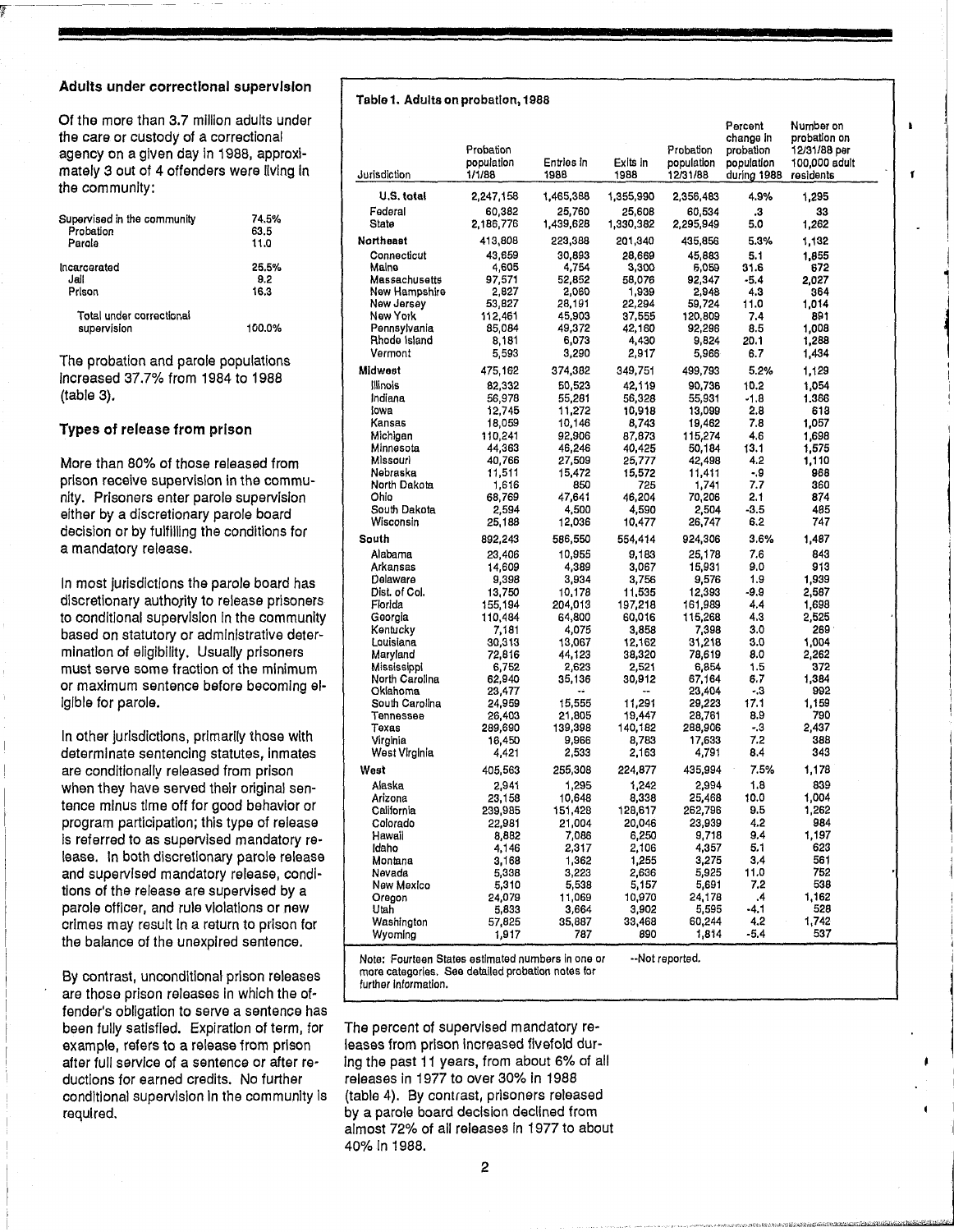### Probation notes

Because many States update their population counts, the January 1, 1988, numbers may differ from those previously published for December 31, 1987.

Alabama - The State estimated entries and exits.

Arizona - Data reflect the addition of the City Court Administration of Tucson.

Arkansas - The State estimated entries, exits, and the December 31 count. The State counted 113 cases revoked without Incarceration and 438 administrative closures as exits.

California - The State included caseload adjustments as entries. Exits include 8,250 transfers of jurisdiction, deaths, or loss of jurisdiction, as well as 3,348 caseload adjustments.

Colorado - Data reflect the addition of eight municipal courts.

District of Columbia - The District of Columbia counted 293 rejections as exits. The District adjusted the previously reported yearend 1987 population to Include Inactive bench warrants.

Florida - The State included 11,875 revocation/court orders as exits.

Georgia - The State included 2,394 abandonment and bastardy cases, interstate compact cases sent to Georgia, and suspended sentences as entries. Exits include 11,204 abandonment and bastardy, special termination, and transferred out-of-State cases. The transfer of abandonment and bastardy cases to another State agency is reflected in the exits. All data exclude probationers who have been sent to another State for supervision and Include probationers that Georgia supervises for other States. The State was responsible for the following: 100,389 (1/1/88),58,610 (entries), 53,227 (exits), and 105,772 (12/31/88).

**Idaho** - The State estimated exits.

Indiana - The State estimated all of its data.

Iowa - The State included transfers as entries.

|  |  | Table 2. Adults on parole, 1988 |
|--|--|---------------------------------|
|--|--|---------------------------------|

| U.S. total<br>362,748<br>263,798<br>224<br>219,116<br>407,977<br>12.5%<br>13,288<br>8.7<br>11<br>Federal<br>18,846<br>11,647<br>20,487<br>State<br>343,902<br>250,510<br>207,469<br>387,490<br>12.7<br>213<br>90,879<br>55,384<br>15.2%<br>272<br>41,583<br>104,680<br>Connecticut<br>466<br>130<br>225<br>371<br>$-20.4$<br>15<br>Maine*<br>0<br>٥<br>0<br>٥<br>0<br>Massachusetts<br>4,300<br>95<br>4,018<br>3,985<br>7.8<br>4.333<br>New Hampshire<br>421<br>213<br>173<br>9.5<br>57<br>461<br>15,709<br>New Jersey<br>9,943<br>7,189<br>18,463<br>17.5<br>314<br>New York<br>31,244<br>17,130<br>14,412<br>8.7<br>251<br>33,962<br>Pennsylvania<br>38,398<br>23,157<br>15,089<br>21.0<br>508<br>46,466<br>Rhode Island<br>423<br>403<br>384<br>4.5<br>442<br>58<br>Vermont<br>200<br>108<br>126<br>-9.0<br>44<br>182<br>46,747<br>38,237<br>33,896<br>51,088<br>9.3%<br>115<br>llinois<br>13,744<br>10,153<br>9,528<br>14,369<br>4,5<br>167<br>Indiana<br>3,071<br>3,792<br>3,452<br>3,411<br>11.1<br>83<br>lowa<br>1,966<br>1,479<br>1,500<br>-1.1<br>92<br>1,945<br>Kansas<br>2,676<br>2,405<br>3,497<br>30.7<br>190<br>1,584<br>Michigan<br>21.1<br>113<br>6,342<br>5,886<br>4,551<br>7,677<br>Minnesota<br>1,444<br>1,799<br>1,604<br>1,639<br>13,5<br>51<br>Missouri<br>6,423<br>4,225<br>3,422<br>7,226<br>12.5<br>189<br>Nebraska<br>676<br>-2.6<br>38<br>459<br>688<br>447<br>North Dakota<br>133<br>139<br>109<br>22.6<br>34<br>163<br>Ohio<br>5,988<br>4,494<br>4,491<br>$\cdot$ 1<br>75<br>5,991<br>South Dakota<br>492<br>776<br>25.4<br>120<br>651<br>617<br>Wisconsin<br>4,009<br>2,413<br>2.4<br>115<br>2,316<br>4,106<br>South<br>79,581<br>11.2%<br>253<br>141,609<br>64,251<br>157,486<br>Alabama<br>3,456<br>2,361<br>1,116<br>4,701<br>36.0<br>157<br>Arkansas<br>$-2.3$<br>3,932<br>1,757<br>1,849<br>3.840<br>220<br>Delaware<br>1,100<br>456<br>463<br>1,093<br>-.6<br>221<br>Dist. of Col.<br>2,801<br>2,511<br>7.9<br>824<br>3,659<br>3,949<br>Florida<br>2,873<br>2,214<br>$-10.8$<br>27<br>2,525<br>2,562<br>Georgia<br>3.6<br>10,917<br>6,970<br>6,579<br>11,308<br>248<br>Kentucky<br>2,614<br>3.1<br>125<br>3,338<br>2,509<br>3,443<br>Louisiana<br>7,243<br>8,097<br>11.8<br>260<br><br>×.<br>Maryland<br>5,256<br>4,094<br>9,225<br>14.4<br>8,063<br>265<br>Mississippi<br>$-8.1$<br>3,456<br>1,315<br>1,594<br>3,177<br>173<br>North Carolina<br>33.3<br>4,646<br>8,009<br>6,464<br>6,191<br>128<br>Oklahoma<br>$-17.4$<br>62<br>1,762<br>1,455<br>۰.<br>South Carolina<br>3,469<br>1,247<br>1.044<br>5.9<br>3,672<br>146<br>Tennessee<br>4,374<br>2.9<br>262<br>9,263<br>4,108<br>9,529<br>Texas<br>15.6<br>67,308<br>32,901<br>77,827<br>657<br>22,382<br>Virginia<br>5.2<br>6,283<br>6,811<br>6,484<br>6,610<br>145<br>West Virginia<br>841<br>495<br>529<br>807<br>-4.0<br>58<br>West<br>77,308<br>64,667<br>67,739<br>74,236<br>14.8%<br>201<br>Alaska<br>435<br>593<br>539<br>489<br>12.4<br>137<br>Arizona<br>2,224<br>3,425<br>3,239<br>95<br>2,410<br>8.4<br>California<br>41,333<br>62,773<br>54,742<br>19.4<br>237<br>49,364<br>Colorado<br>1,680<br>1,643<br>1,580<br>3.8<br>72<br>1,743<br>Hawaii<br>1,012<br>716<br>620<br>1,108<br>9.5<br>137<br>Idaho<br>865<br>273<br>345<br>$-8.3$<br>113<br>793<br>269<br>Montana<br>624<br>222<br>671<br>7.5<br>115<br>Nevada<br>1,598<br>1,556<br>1,438<br>7.4<br>218<br>1,716<br>New Mexico<br>1,281<br>$-9.5$<br>102<br>1,194<br>1,395<br>1,080<br>Oregon<br>1,988<br>2,248<br>1,626<br>31.3<br>125<br>2,610<br>Utah<br>115<br>1,137<br>832<br>751<br>1,218<br>7.1<br>Washington<br>5.2<br>311<br>10,211<br>1,585<br>1,051<br>10,745<br>Wyoming<br>366<br>$-21.0$<br>86<br>114<br>191<br>289 | Jurisdiction | Parole<br>population<br>1/1/88 | Entries in<br>1988 | Exits in<br>1988 | Parole<br>population<br>12/31/88 | Percent<br>change<br>in parole<br>population<br>during 1988 | Number on<br>parole on<br>12/31/88 per<br>100,000 adult<br>residents |  |
|------------------------------------------------------------------------------------------------------------------------------------------------------------------------------------------------------------------------------------------------------------------------------------------------------------------------------------------------------------------------------------------------------------------------------------------------------------------------------------------------------------------------------------------------------------------------------------------------------------------------------------------------------------------------------------------------------------------------------------------------------------------------------------------------------------------------------------------------------------------------------------------------------------------------------------------------------------------------------------------------------------------------------------------------------------------------------------------------------------------------------------------------------------------------------------------------------------------------------------------------------------------------------------------------------------------------------------------------------------------------------------------------------------------------------------------------------------------------------------------------------------------------------------------------------------------------------------------------------------------------------------------------------------------------------------------------------------------------------------------------------------------------------------------------------------------------------------------------------------------------------------------------------------------------------------------------------------------------------------------------------------------------------------------------------------------------------------------------------------------------------------------------------------------------------------------------------------------------------------------------------------------------------------------------------------------------------------------------------------------------------------------------------------------------------------------------------------------------------------------------------------------------------------------------------------------------------------------------------------------------------------------------------------------------------------------------------------------------------------------------------------------------------------------------------------------------------------------------------------------------------------------------------------------------------------------------------------------------------------------------------------------------------------------------------------------------------------------------------------------------------------------------------------------------------------------------------------------------------------------------------------------------------------------------------------------------------------------------------------------------------------------------------------------------------------------------------------------------------------------------------------------------------------------------------------------------------------------------------------------------------------------------------------------------------------------|--------------|--------------------------------|--------------------|------------------|----------------------------------|-------------------------------------------------------------|----------------------------------------------------------------------|--|
|                                                                                                                                                                                                                                                                                                                                                                                                                                                                                                                                                                                                                                                                                                                                                                                                                                                                                                                                                                                                                                                                                                                                                                                                                                                                                                                                                                                                                                                                                                                                                                                                                                                                                                                                                                                                                                                                                                                                                                                                                                                                                                                                                                                                                                                                                                                                                                                                                                                                                                                                                                                                                                                                                                                                                                                                                                                                                                                                                                                                                                                                                                                                                                                                                                                                                                                                                                                                                                                                                                                                                                                                                                                                                          |              |                                |                    |                  |                                  |                                                             |                                                                      |  |
|                                                                                                                                                                                                                                                                                                                                                                                                                                                                                                                                                                                                                                                                                                                                                                                                                                                                                                                                                                                                                                                                                                                                                                                                                                                                                                                                                                                                                                                                                                                                                                                                                                                                                                                                                                                                                                                                                                                                                                                                                                                                                                                                                                                                                                                                                                                                                                                                                                                                                                                                                                                                                                                                                                                                                                                                                                                                                                                                                                                                                                                                                                                                                                                                                                                                                                                                                                                                                                                                                                                                                                                                                                                                                          |              |                                |                    |                  |                                  |                                                             |                                                                      |  |
|                                                                                                                                                                                                                                                                                                                                                                                                                                                                                                                                                                                                                                                                                                                                                                                                                                                                                                                                                                                                                                                                                                                                                                                                                                                                                                                                                                                                                                                                                                                                                                                                                                                                                                                                                                                                                                                                                                                                                                                                                                                                                                                                                                                                                                                                                                                                                                                                                                                                                                                                                                                                                                                                                                                                                                                                                                                                                                                                                                                                                                                                                                                                                                                                                                                                                                                                                                                                                                                                                                                                                                                                                                                                                          |              |                                |                    |                  |                                  |                                                             |                                                                      |  |
|                                                                                                                                                                                                                                                                                                                                                                                                                                                                                                                                                                                                                                                                                                                                                                                                                                                                                                                                                                                                                                                                                                                                                                                                                                                                                                                                                                                                                                                                                                                                                                                                                                                                                                                                                                                                                                                                                                                                                                                                                                                                                                                                                                                                                                                                                                                                                                                                                                                                                                                                                                                                                                                                                                                                                                                                                                                                                                                                                                                                                                                                                                                                                                                                                                                                                                                                                                                                                                                                                                                                                                                                                                                                                          | Northeast    |                                |                    |                  |                                  |                                                             |                                                                      |  |
|                                                                                                                                                                                                                                                                                                                                                                                                                                                                                                                                                                                                                                                                                                                                                                                                                                                                                                                                                                                                                                                                                                                                                                                                                                                                                                                                                                                                                                                                                                                                                                                                                                                                                                                                                                                                                                                                                                                                                                                                                                                                                                                                                                                                                                                                                                                                                                                                                                                                                                                                                                                                                                                                                                                                                                                                                                                                                                                                                                                                                                                                                                                                                                                                                                                                                                                                                                                                                                                                                                                                                                                                                                                                                          |              |                                |                    |                  |                                  |                                                             |                                                                      |  |
|                                                                                                                                                                                                                                                                                                                                                                                                                                                                                                                                                                                                                                                                                                                                                                                                                                                                                                                                                                                                                                                                                                                                                                                                                                                                                                                                                                                                                                                                                                                                                                                                                                                                                                                                                                                                                                                                                                                                                                                                                                                                                                                                                                                                                                                                                                                                                                                                                                                                                                                                                                                                                                                                                                                                                                                                                                                                                                                                                                                                                                                                                                                                                                                                                                                                                                                                                                                                                                                                                                                                                                                                                                                                                          |              |                                |                    |                  |                                  |                                                             |                                                                      |  |
|                                                                                                                                                                                                                                                                                                                                                                                                                                                                                                                                                                                                                                                                                                                                                                                                                                                                                                                                                                                                                                                                                                                                                                                                                                                                                                                                                                                                                                                                                                                                                                                                                                                                                                                                                                                                                                                                                                                                                                                                                                                                                                                                                                                                                                                                                                                                                                                                                                                                                                                                                                                                                                                                                                                                                                                                                                                                                                                                                                                                                                                                                                                                                                                                                                                                                                                                                                                                                                                                                                                                                                                                                                                                                          |              |                                |                    |                  |                                  |                                                             |                                                                      |  |
|                                                                                                                                                                                                                                                                                                                                                                                                                                                                                                                                                                                                                                                                                                                                                                                                                                                                                                                                                                                                                                                                                                                                                                                                                                                                                                                                                                                                                                                                                                                                                                                                                                                                                                                                                                                                                                                                                                                                                                                                                                                                                                                                                                                                                                                                                                                                                                                                                                                                                                                                                                                                                                                                                                                                                                                                                                                                                                                                                                                                                                                                                                                                                                                                                                                                                                                                                                                                                                                                                                                                                                                                                                                                                          |              |                                |                    |                  |                                  |                                                             |                                                                      |  |
|                                                                                                                                                                                                                                                                                                                                                                                                                                                                                                                                                                                                                                                                                                                                                                                                                                                                                                                                                                                                                                                                                                                                                                                                                                                                                                                                                                                                                                                                                                                                                                                                                                                                                                                                                                                                                                                                                                                                                                                                                                                                                                                                                                                                                                                                                                                                                                                                                                                                                                                                                                                                                                                                                                                                                                                                                                                                                                                                                                                                                                                                                                                                                                                                                                                                                                                                                                                                                                                                                                                                                                                                                                                                                          |              |                                |                    |                  |                                  |                                                             |                                                                      |  |
|                                                                                                                                                                                                                                                                                                                                                                                                                                                                                                                                                                                                                                                                                                                                                                                                                                                                                                                                                                                                                                                                                                                                                                                                                                                                                                                                                                                                                                                                                                                                                                                                                                                                                                                                                                                                                                                                                                                                                                                                                                                                                                                                                                                                                                                                                                                                                                                                                                                                                                                                                                                                                                                                                                                                                                                                                                                                                                                                                                                                                                                                                                                                                                                                                                                                                                                                                                                                                                                                                                                                                                                                                                                                                          |              |                                |                    |                  |                                  |                                                             |                                                                      |  |
|                                                                                                                                                                                                                                                                                                                                                                                                                                                                                                                                                                                                                                                                                                                                                                                                                                                                                                                                                                                                                                                                                                                                                                                                                                                                                                                                                                                                                                                                                                                                                                                                                                                                                                                                                                                                                                                                                                                                                                                                                                                                                                                                                                                                                                                                                                                                                                                                                                                                                                                                                                                                                                                                                                                                                                                                                                                                                                                                                                                                                                                                                                                                                                                                                                                                                                                                                                                                                                                                                                                                                                                                                                                                                          |              |                                |                    |                  |                                  |                                                             |                                                                      |  |
|                                                                                                                                                                                                                                                                                                                                                                                                                                                                                                                                                                                                                                                                                                                                                                                                                                                                                                                                                                                                                                                                                                                                                                                                                                                                                                                                                                                                                                                                                                                                                                                                                                                                                                                                                                                                                                                                                                                                                                                                                                                                                                                                                                                                                                                                                                                                                                                                                                                                                                                                                                                                                                                                                                                                                                                                                                                                                                                                                                                                                                                                                                                                                                                                                                                                                                                                                                                                                                                                                                                                                                                                                                                                                          | Midwest      |                                |                    |                  |                                  |                                                             |                                                                      |  |
|                                                                                                                                                                                                                                                                                                                                                                                                                                                                                                                                                                                                                                                                                                                                                                                                                                                                                                                                                                                                                                                                                                                                                                                                                                                                                                                                                                                                                                                                                                                                                                                                                                                                                                                                                                                                                                                                                                                                                                                                                                                                                                                                                                                                                                                                                                                                                                                                                                                                                                                                                                                                                                                                                                                                                                                                                                                                                                                                                                                                                                                                                                                                                                                                                                                                                                                                                                                                                                                                                                                                                                                                                                                                                          |              |                                |                    |                  |                                  |                                                             |                                                                      |  |
|                                                                                                                                                                                                                                                                                                                                                                                                                                                                                                                                                                                                                                                                                                                                                                                                                                                                                                                                                                                                                                                                                                                                                                                                                                                                                                                                                                                                                                                                                                                                                                                                                                                                                                                                                                                                                                                                                                                                                                                                                                                                                                                                                                                                                                                                                                                                                                                                                                                                                                                                                                                                                                                                                                                                                                                                                                                                                                                                                                                                                                                                                                                                                                                                                                                                                                                                                                                                                                                                                                                                                                                                                                                                                          |              |                                |                    |                  |                                  |                                                             |                                                                      |  |
|                                                                                                                                                                                                                                                                                                                                                                                                                                                                                                                                                                                                                                                                                                                                                                                                                                                                                                                                                                                                                                                                                                                                                                                                                                                                                                                                                                                                                                                                                                                                                                                                                                                                                                                                                                                                                                                                                                                                                                                                                                                                                                                                                                                                                                                                                                                                                                                                                                                                                                                                                                                                                                                                                                                                                                                                                                                                                                                                                                                                                                                                                                                                                                                                                                                                                                                                                                                                                                                                                                                                                                                                                                                                                          |              |                                |                    |                  |                                  |                                                             |                                                                      |  |
|                                                                                                                                                                                                                                                                                                                                                                                                                                                                                                                                                                                                                                                                                                                                                                                                                                                                                                                                                                                                                                                                                                                                                                                                                                                                                                                                                                                                                                                                                                                                                                                                                                                                                                                                                                                                                                                                                                                                                                                                                                                                                                                                                                                                                                                                                                                                                                                                                                                                                                                                                                                                                                                                                                                                                                                                                                                                                                                                                                                                                                                                                                                                                                                                                                                                                                                                                                                                                                                                                                                                                                                                                                                                                          |              |                                |                    |                  |                                  |                                                             |                                                                      |  |
|                                                                                                                                                                                                                                                                                                                                                                                                                                                                                                                                                                                                                                                                                                                                                                                                                                                                                                                                                                                                                                                                                                                                                                                                                                                                                                                                                                                                                                                                                                                                                                                                                                                                                                                                                                                                                                                                                                                                                                                                                                                                                                                                                                                                                                                                                                                                                                                                                                                                                                                                                                                                                                                                                                                                                                                                                                                                                                                                                                                                                                                                                                                                                                                                                                                                                                                                                                                                                                                                                                                                                                                                                                                                                          |              |                                |                    |                  |                                  |                                                             |                                                                      |  |
|                                                                                                                                                                                                                                                                                                                                                                                                                                                                                                                                                                                                                                                                                                                                                                                                                                                                                                                                                                                                                                                                                                                                                                                                                                                                                                                                                                                                                                                                                                                                                                                                                                                                                                                                                                                                                                                                                                                                                                                                                                                                                                                                                                                                                                                                                                                                                                                                                                                                                                                                                                                                                                                                                                                                                                                                                                                                                                                                                                                                                                                                                                                                                                                                                                                                                                                                                                                                                                                                                                                                                                                                                                                                                          |              |                                |                    |                  |                                  |                                                             |                                                                      |  |
|                                                                                                                                                                                                                                                                                                                                                                                                                                                                                                                                                                                                                                                                                                                                                                                                                                                                                                                                                                                                                                                                                                                                                                                                                                                                                                                                                                                                                                                                                                                                                                                                                                                                                                                                                                                                                                                                                                                                                                                                                                                                                                                                                                                                                                                                                                                                                                                                                                                                                                                                                                                                                                                                                                                                                                                                                                                                                                                                                                                                                                                                                                                                                                                                                                                                                                                                                                                                                                                                                                                                                                                                                                                                                          |              |                                |                    |                  |                                  |                                                             |                                                                      |  |
|                                                                                                                                                                                                                                                                                                                                                                                                                                                                                                                                                                                                                                                                                                                                                                                                                                                                                                                                                                                                                                                                                                                                                                                                                                                                                                                                                                                                                                                                                                                                                                                                                                                                                                                                                                                                                                                                                                                                                                                                                                                                                                                                                                                                                                                                                                                                                                                                                                                                                                                                                                                                                                                                                                                                                                                                                                                                                                                                                                                                                                                                                                                                                                                                                                                                                                                                                                                                                                                                                                                                                                                                                                                                                          |              |                                |                    |                  |                                  |                                                             |                                                                      |  |
|                                                                                                                                                                                                                                                                                                                                                                                                                                                                                                                                                                                                                                                                                                                                                                                                                                                                                                                                                                                                                                                                                                                                                                                                                                                                                                                                                                                                                                                                                                                                                                                                                                                                                                                                                                                                                                                                                                                                                                                                                                                                                                                                                                                                                                                                                                                                                                                                                                                                                                                                                                                                                                                                                                                                                                                                                                                                                                                                                                                                                                                                                                                                                                                                                                                                                                                                                                                                                                                                                                                                                                                                                                                                                          |              |                                |                    |                  |                                  |                                                             |                                                                      |  |
|                                                                                                                                                                                                                                                                                                                                                                                                                                                                                                                                                                                                                                                                                                                                                                                                                                                                                                                                                                                                                                                                                                                                                                                                                                                                                                                                                                                                                                                                                                                                                                                                                                                                                                                                                                                                                                                                                                                                                                                                                                                                                                                                                                                                                                                                                                                                                                                                                                                                                                                                                                                                                                                                                                                                                                                                                                                                                                                                                                                                                                                                                                                                                                                                                                                                                                                                                                                                                                                                                                                                                                                                                                                                                          |              |                                |                    |                  |                                  |                                                             |                                                                      |  |
|                                                                                                                                                                                                                                                                                                                                                                                                                                                                                                                                                                                                                                                                                                                                                                                                                                                                                                                                                                                                                                                                                                                                                                                                                                                                                                                                                                                                                                                                                                                                                                                                                                                                                                                                                                                                                                                                                                                                                                                                                                                                                                                                                                                                                                                                                                                                                                                                                                                                                                                                                                                                                                                                                                                                                                                                                                                                                                                                                                                                                                                                                                                                                                                                                                                                                                                                                                                                                                                                                                                                                                                                                                                                                          |              |                                |                    |                  |                                  |                                                             |                                                                      |  |
|                                                                                                                                                                                                                                                                                                                                                                                                                                                                                                                                                                                                                                                                                                                                                                                                                                                                                                                                                                                                                                                                                                                                                                                                                                                                                                                                                                                                                                                                                                                                                                                                                                                                                                                                                                                                                                                                                                                                                                                                                                                                                                                                                                                                                                                                                                                                                                                                                                                                                                                                                                                                                                                                                                                                                                                                                                                                                                                                                                                                                                                                                                                                                                                                                                                                                                                                                                                                                                                                                                                                                                                                                                                                                          |              |                                |                    |                  |                                  |                                                             |                                                                      |  |
|                                                                                                                                                                                                                                                                                                                                                                                                                                                                                                                                                                                                                                                                                                                                                                                                                                                                                                                                                                                                                                                                                                                                                                                                                                                                                                                                                                                                                                                                                                                                                                                                                                                                                                                                                                                                                                                                                                                                                                                                                                                                                                                                                                                                                                                                                                                                                                                                                                                                                                                                                                                                                                                                                                                                                                                                                                                                                                                                                                                                                                                                                                                                                                                                                                                                                                                                                                                                                                                                                                                                                                                                                                                                                          |              |                                |                    |                  |                                  |                                                             |                                                                      |  |
|                                                                                                                                                                                                                                                                                                                                                                                                                                                                                                                                                                                                                                                                                                                                                                                                                                                                                                                                                                                                                                                                                                                                                                                                                                                                                                                                                                                                                                                                                                                                                                                                                                                                                                                                                                                                                                                                                                                                                                                                                                                                                                                                                                                                                                                                                                                                                                                                                                                                                                                                                                                                                                                                                                                                                                                                                                                                                                                                                                                                                                                                                                                                                                                                                                                                                                                                                                                                                                                                                                                                                                                                                                                                                          |              |                                |                    |                  |                                  |                                                             |                                                                      |  |
|                                                                                                                                                                                                                                                                                                                                                                                                                                                                                                                                                                                                                                                                                                                                                                                                                                                                                                                                                                                                                                                                                                                                                                                                                                                                                                                                                                                                                                                                                                                                                                                                                                                                                                                                                                                                                                                                                                                                                                                                                                                                                                                                                                                                                                                                                                                                                                                                                                                                                                                                                                                                                                                                                                                                                                                                                                                                                                                                                                                                                                                                                                                                                                                                                                                                                                                                                                                                                                                                                                                                                                                                                                                                                          |              |                                |                    |                  |                                  |                                                             |                                                                      |  |
|                                                                                                                                                                                                                                                                                                                                                                                                                                                                                                                                                                                                                                                                                                                                                                                                                                                                                                                                                                                                                                                                                                                                                                                                                                                                                                                                                                                                                                                                                                                                                                                                                                                                                                                                                                                                                                                                                                                                                                                                                                                                                                                                                                                                                                                                                                                                                                                                                                                                                                                                                                                                                                                                                                                                                                                                                                                                                                                                                                                                                                                                                                                                                                                                                                                                                                                                                                                                                                                                                                                                                                                                                                                                                          |              |                                |                    |                  |                                  |                                                             |                                                                      |  |
|                                                                                                                                                                                                                                                                                                                                                                                                                                                                                                                                                                                                                                                                                                                                                                                                                                                                                                                                                                                                                                                                                                                                                                                                                                                                                                                                                                                                                                                                                                                                                                                                                                                                                                                                                                                                                                                                                                                                                                                                                                                                                                                                                                                                                                                                                                                                                                                                                                                                                                                                                                                                                                                                                                                                                                                                                                                                                                                                                                                                                                                                                                                                                                                                                                                                                                                                                                                                                                                                                                                                                                                                                                                                                          |              |                                |                    |                  |                                  |                                                             |                                                                      |  |
|                                                                                                                                                                                                                                                                                                                                                                                                                                                                                                                                                                                                                                                                                                                                                                                                                                                                                                                                                                                                                                                                                                                                                                                                                                                                                                                                                                                                                                                                                                                                                                                                                                                                                                                                                                                                                                                                                                                                                                                                                                                                                                                                                                                                                                                                                                                                                                                                                                                                                                                                                                                                                                                                                                                                                                                                                                                                                                                                                                                                                                                                                                                                                                                                                                                                                                                                                                                                                                                                                                                                                                                                                                                                                          |              |                                |                    |                  |                                  |                                                             |                                                                      |  |
|                                                                                                                                                                                                                                                                                                                                                                                                                                                                                                                                                                                                                                                                                                                                                                                                                                                                                                                                                                                                                                                                                                                                                                                                                                                                                                                                                                                                                                                                                                                                                                                                                                                                                                                                                                                                                                                                                                                                                                                                                                                                                                                                                                                                                                                                                                                                                                                                                                                                                                                                                                                                                                                                                                                                                                                                                                                                                                                                                                                                                                                                                                                                                                                                                                                                                                                                                                                                                                                                                                                                                                                                                                                                                          |              |                                |                    |                  |                                  |                                                             |                                                                      |  |
|                                                                                                                                                                                                                                                                                                                                                                                                                                                                                                                                                                                                                                                                                                                                                                                                                                                                                                                                                                                                                                                                                                                                                                                                                                                                                                                                                                                                                                                                                                                                                                                                                                                                                                                                                                                                                                                                                                                                                                                                                                                                                                                                                                                                                                                                                                                                                                                                                                                                                                                                                                                                                                                                                                                                                                                                                                                                                                                                                                                                                                                                                                                                                                                                                                                                                                                                                                                                                                                                                                                                                                                                                                                                                          |              |                                |                    |                  |                                  |                                                             |                                                                      |  |
|                                                                                                                                                                                                                                                                                                                                                                                                                                                                                                                                                                                                                                                                                                                                                                                                                                                                                                                                                                                                                                                                                                                                                                                                                                                                                                                                                                                                                                                                                                                                                                                                                                                                                                                                                                                                                                                                                                                                                                                                                                                                                                                                                                                                                                                                                                                                                                                                                                                                                                                                                                                                                                                                                                                                                                                                                                                                                                                                                                                                                                                                                                                                                                                                                                                                                                                                                                                                                                                                                                                                                                                                                                                                                          |              |                                |                    |                  |                                  |                                                             |                                                                      |  |
|                                                                                                                                                                                                                                                                                                                                                                                                                                                                                                                                                                                                                                                                                                                                                                                                                                                                                                                                                                                                                                                                                                                                                                                                                                                                                                                                                                                                                                                                                                                                                                                                                                                                                                                                                                                                                                                                                                                                                                                                                                                                                                                                                                                                                                                                                                                                                                                                                                                                                                                                                                                                                                                                                                                                                                                                                                                                                                                                                                                                                                                                                                                                                                                                                                                                                                                                                                                                                                                                                                                                                                                                                                                                                          |              |                                |                    |                  |                                  |                                                             |                                                                      |  |
|                                                                                                                                                                                                                                                                                                                                                                                                                                                                                                                                                                                                                                                                                                                                                                                                                                                                                                                                                                                                                                                                                                                                                                                                                                                                                                                                                                                                                                                                                                                                                                                                                                                                                                                                                                                                                                                                                                                                                                                                                                                                                                                                                                                                                                                                                                                                                                                                                                                                                                                                                                                                                                                                                                                                                                                                                                                                                                                                                                                                                                                                                                                                                                                                                                                                                                                                                                                                                                                                                                                                                                                                                                                                                          |              |                                |                    |                  |                                  |                                                             |                                                                      |  |
|                                                                                                                                                                                                                                                                                                                                                                                                                                                                                                                                                                                                                                                                                                                                                                                                                                                                                                                                                                                                                                                                                                                                                                                                                                                                                                                                                                                                                                                                                                                                                                                                                                                                                                                                                                                                                                                                                                                                                                                                                                                                                                                                                                                                                                                                                                                                                                                                                                                                                                                                                                                                                                                                                                                                                                                                                                                                                                                                                                                                                                                                                                                                                                                                                                                                                                                                                                                                                                                                                                                                                                                                                                                                                          |              |                                |                    |                  |                                  |                                                             |                                                                      |  |
|                                                                                                                                                                                                                                                                                                                                                                                                                                                                                                                                                                                                                                                                                                                                                                                                                                                                                                                                                                                                                                                                                                                                                                                                                                                                                                                                                                                                                                                                                                                                                                                                                                                                                                                                                                                                                                                                                                                                                                                                                                                                                                                                                                                                                                                                                                                                                                                                                                                                                                                                                                                                                                                                                                                                                                                                                                                                                                                                                                                                                                                                                                                                                                                                                                                                                                                                                                                                                                                                                                                                                                                                                                                                                          |              |                                |                    |                  |                                  |                                                             |                                                                      |  |
|                                                                                                                                                                                                                                                                                                                                                                                                                                                                                                                                                                                                                                                                                                                                                                                                                                                                                                                                                                                                                                                                                                                                                                                                                                                                                                                                                                                                                                                                                                                                                                                                                                                                                                                                                                                                                                                                                                                                                                                                                                                                                                                                                                                                                                                                                                                                                                                                                                                                                                                                                                                                                                                                                                                                                                                                                                                                                                                                                                                                                                                                                                                                                                                                                                                                                                                                                                                                                                                                                                                                                                                                                                                                                          |              |                                |                    |                  |                                  |                                                             |                                                                      |  |
|                                                                                                                                                                                                                                                                                                                                                                                                                                                                                                                                                                                                                                                                                                                                                                                                                                                                                                                                                                                                                                                                                                                                                                                                                                                                                                                                                                                                                                                                                                                                                                                                                                                                                                                                                                                                                                                                                                                                                                                                                                                                                                                                                                                                                                                                                                                                                                                                                                                                                                                                                                                                                                                                                                                                                                                                                                                                                                                                                                                                                                                                                                                                                                                                                                                                                                                                                                                                                                                                                                                                                                                                                                                                                          |              |                                |                    |                  |                                  |                                                             |                                                                      |  |
|                                                                                                                                                                                                                                                                                                                                                                                                                                                                                                                                                                                                                                                                                                                                                                                                                                                                                                                                                                                                                                                                                                                                                                                                                                                                                                                                                                                                                                                                                                                                                                                                                                                                                                                                                                                                                                                                                                                                                                                                                                                                                                                                                                                                                                                                                                                                                                                                                                                                                                                                                                                                                                                                                                                                                                                                                                                                                                                                                                                                                                                                                                                                                                                                                                                                                                                                                                                                                                                                                                                                                                                                                                                                                          |              |                                |                    |                  |                                  |                                                             |                                                                      |  |
|                                                                                                                                                                                                                                                                                                                                                                                                                                                                                                                                                                                                                                                                                                                                                                                                                                                                                                                                                                                                                                                                                                                                                                                                                                                                                                                                                                                                                                                                                                                                                                                                                                                                                                                                                                                                                                                                                                                                                                                                                                                                                                                                                                                                                                                                                                                                                                                                                                                                                                                                                                                                                                                                                                                                                                                                                                                                                                                                                                                                                                                                                                                                                                                                                                                                                                                                                                                                                                                                                                                                                                                                                                                                                          |              |                                |                    |                  |                                  |                                                             |                                                                      |  |
|                                                                                                                                                                                                                                                                                                                                                                                                                                                                                                                                                                                                                                                                                                                                                                                                                                                                                                                                                                                                                                                                                                                                                                                                                                                                                                                                                                                                                                                                                                                                                                                                                                                                                                                                                                                                                                                                                                                                                                                                                                                                                                                                                                                                                                                                                                                                                                                                                                                                                                                                                                                                                                                                                                                                                                                                                                                                                                                                                                                                                                                                                                                                                                                                                                                                                                                                                                                                                                                                                                                                                                                                                                                                                          |              |                                |                    |                  |                                  |                                                             |                                                                      |  |
|                                                                                                                                                                                                                                                                                                                                                                                                                                                                                                                                                                                                                                                                                                                                                                                                                                                                                                                                                                                                                                                                                                                                                                                                                                                                                                                                                                                                                                                                                                                                                                                                                                                                                                                                                                                                                                                                                                                                                                                                                                                                                                                                                                                                                                                                                                                                                                                                                                                                                                                                                                                                                                                                                                                                                                                                                                                                                                                                                                                                                                                                                                                                                                                                                                                                                                                                                                                                                                                                                                                                                                                                                                                                                          |              |                                |                    |                  |                                  |                                                             |                                                                      |  |
|                                                                                                                                                                                                                                                                                                                                                                                                                                                                                                                                                                                                                                                                                                                                                                                                                                                                                                                                                                                                                                                                                                                                                                                                                                                                                                                                                                                                                                                                                                                                                                                                                                                                                                                                                                                                                                                                                                                                                                                                                                                                                                                                                                                                                                                                                                                                                                                                                                                                                                                                                                                                                                                                                                                                                                                                                                                                                                                                                                                                                                                                                                                                                                                                                                                                                                                                                                                                                                                                                                                                                                                                                                                                                          |              |                                |                    |                  |                                  |                                                             |                                                                      |  |
|                                                                                                                                                                                                                                                                                                                                                                                                                                                                                                                                                                                                                                                                                                                                                                                                                                                                                                                                                                                                                                                                                                                                                                                                                                                                                                                                                                                                                                                                                                                                                                                                                                                                                                                                                                                                                                                                                                                                                                                                                                                                                                                                                                                                                                                                                                                                                                                                                                                                                                                                                                                                                                                                                                                                                                                                                                                                                                                                                                                                                                                                                                                                                                                                                                                                                                                                                                                                                                                                                                                                                                                                                                                                                          |              |                                |                    |                  |                                  |                                                             |                                                                      |  |
|                                                                                                                                                                                                                                                                                                                                                                                                                                                                                                                                                                                                                                                                                                                                                                                                                                                                                                                                                                                                                                                                                                                                                                                                                                                                                                                                                                                                                                                                                                                                                                                                                                                                                                                                                                                                                                                                                                                                                                                                                                                                                                                                                                                                                                                                                                                                                                                                                                                                                                                                                                                                                                                                                                                                                                                                                                                                                                                                                                                                                                                                                                                                                                                                                                                                                                                                                                                                                                                                                                                                                                                                                                                                                          |              |                                |                    |                  |                                  |                                                             |                                                                      |  |
|                                                                                                                                                                                                                                                                                                                                                                                                                                                                                                                                                                                                                                                                                                                                                                                                                                                                                                                                                                                                                                                                                                                                                                                                                                                                                                                                                                                                                                                                                                                                                                                                                                                                                                                                                                                                                                                                                                                                                                                                                                                                                                                                                                                                                                                                                                                                                                                                                                                                                                                                                                                                                                                                                                                                                                                                                                                                                                                                                                                                                                                                                                                                                                                                                                                                                                                                                                                                                                                                                                                                                                                                                                                                                          |              |                                |                    |                  |                                  |                                                             |                                                                      |  |
|                                                                                                                                                                                                                                                                                                                                                                                                                                                                                                                                                                                                                                                                                                                                                                                                                                                                                                                                                                                                                                                                                                                                                                                                                                                                                                                                                                                                                                                                                                                                                                                                                                                                                                                                                                                                                                                                                                                                                                                                                                                                                                                                                                                                                                                                                                                                                                                                                                                                                                                                                                                                                                                                                                                                                                                                                                                                                                                                                                                                                                                                                                                                                                                                                                                                                                                                                                                                                                                                                                                                                                                                                                                                                          |              |                                |                    |                  |                                  |                                                             |                                                                      |  |

Note: Nine States estimated numbers In one or more categories. See detailed parole notes for further information.

Kentucky - The State included releases from active supervision, releases by court order, expirations of sentence or probation, cases closed, and cases dismissed as exits. The January 1 population does not InclUde Inactive supervision cases.

Louisiana - The State estimated entries and exits.

--Not reported.

'Maine eliminated parole In 1976.

Maine - The State included absconders, whereas In 1987 absconders were omitted. The State estimated entries and exits.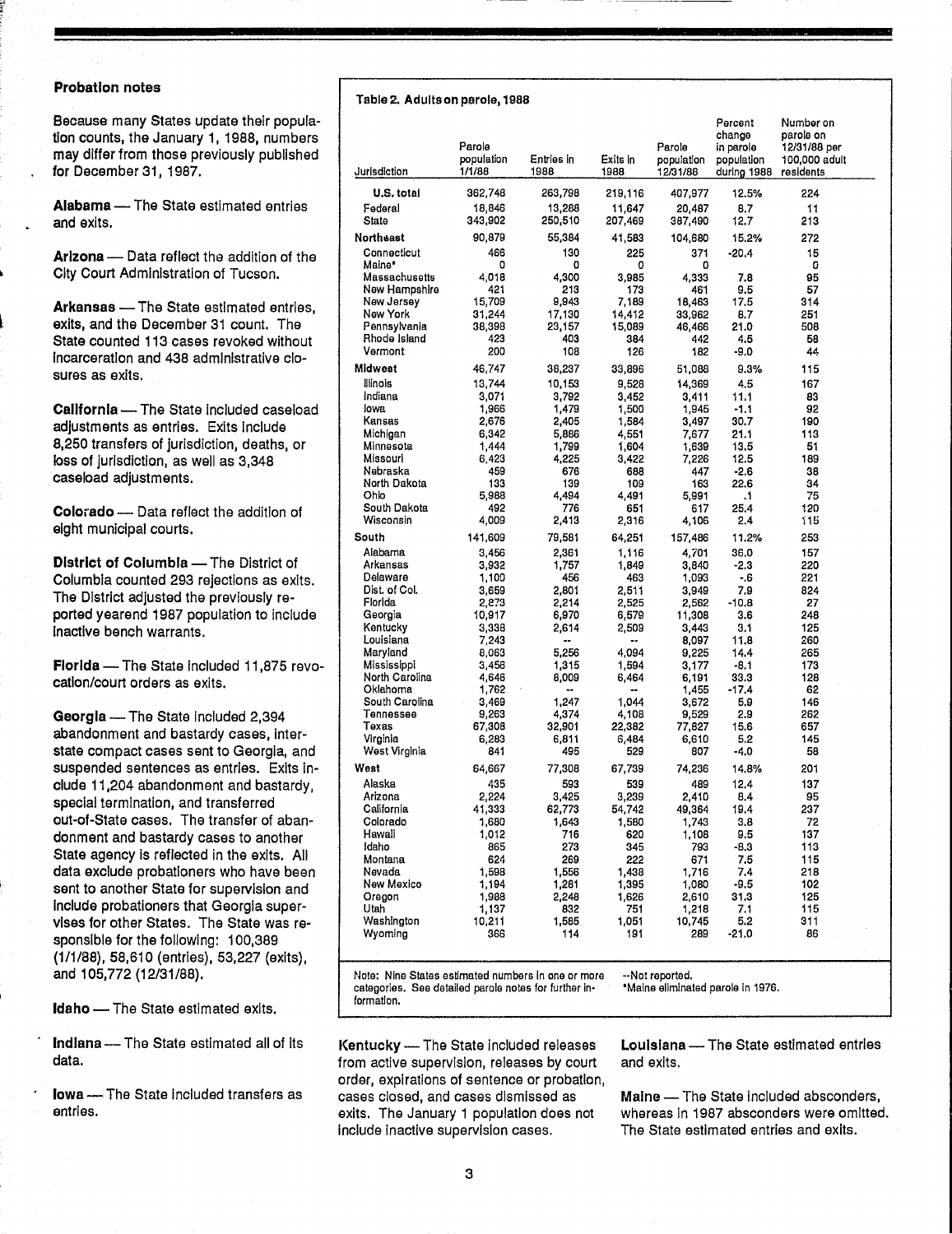### Table 3. Correctional populations: Percent of adult population under sanction and percent change, 1984-88

|                   | Number    | 1984<br>Percent<br>of adult<br>population | Number    | 1985<br>Percent<br>of adult<br>population | Number    | 1986<br>Percent<br>of adult<br>population | Number    | 1987<br>Percent<br>of adult<br>population | Number    | 1988<br>Percent<br>of adult<br>population | Percent<br>increase in<br>correctional<br>populations,<br>1984-88 |
|-------------------|-----------|-------------------------------------------|-----------|-------------------------------------------|-----------|-------------------------------------------|-----------|-------------------------------------------|-----------|-------------------------------------------|-------------------------------------------------------------------|
| Correctional      |           |                                           |           |                                           |           |                                           |           |                                           |           |                                           |                                                                   |
| populations total | 2,684.222 | 1.55%                                     | 3.011.494 | 1.71%                                     | 3.239.631 | .82%                                      | 3.459.569 | 1.92%                                     | 3.713.163 | 2.04%                                     | 38.3%                                                             |
| Probation         | .740.948  | 1.00                                      | 1,968,712 | 1.12                                      | 2,114,821 | 1.19                                      | 2,247,158 | 1.25                                      | 2.356,483 | 1.30                                      | 35.4                                                              |
| Jail*             | 233,018   | .13                                       | 254,986   | .15                                       | 272,736   | .15                                       | 294.092   | .16                                       | 341,893   | .19                                       | 46.7                                                              |
| Prison            | 448.264   | .26                                       | 487,593   | .28                                       | 526,436   | .30                                       | 562.814   | .31                                       | 606,810   | .33                                       | 35.4                                                              |
| Parole            | 266,992   | .15                                       | 300,203   | .17                                       | 325,638   | .18                                       | 355,505   | .20                                       | 407,977   | .22                                       | 52.8                                                              |

Note: The following are estimates of the U.S. resident population age 18 or older on July 1: 1984 --173,469,000; 1985 — 175,727,000; 1986 —<br>177,807,000; 1987 — 179,856,000; and 1986 —

181,963,000. Population counts for probation, parole, and prison custody are for December 31, and jail counts are for June 30. Every year some States update their report; this table uses the corrected counts.

'Estimates of Jail populations Include convicted and unconvicted adult Inmates.

**&** 

i ~ ! I

Table 4. State prison relesses, by method, 1977-88

|      |                                |      |                           | <b>Conditional releases</b><br>Supervised |           |       |                          | Unconditional releases |       |
|------|--------------------------------|------|---------------------------|-------------------------------------------|-----------|-------|--------------------------|------------------------|-------|
| Year | Total releases<br>from prisons | Αl   | Discretion-<br>ary parole | mandatory<br>release                      | Probation | Other | Expiration<br>ofsentence | Commu-<br>tation       | Other |
| 1977 | 115,213                        | 100% | 71.9%                     | 5.9%                                      | 3.6%      | 1.0%  | 16.1%                    | 1.1%                   | .4%   |
| 1978 | 119,796                        | 100  | 70.4                      | 5.8                                       | 3.3       | 2.3   | 17.0                     | ٠,                     | .5    |
| 1979 | 120,954                        | 100  | 60.2                      | 16,9                                      | 3.3       | 2,4   | 16.3                     | .4                     | .6    |
| 1980 | 136,968                        | 100  | 57.4                      | 19.5                                      | 3.6       | 3.2   | 14.9                     | .5                     | .8    |
| 1981 | 142,489                        | 100  | 54.6                      | 21.4                                      | 3.7       | 3.1   | 13.9                     | 2,4                    | 1.0   |
| 1982 | 157,144                        | 100  | 51.9                      | 24.4                                      | 4.8       | 3.6   | 14.4                     | .з                     | .6    |
| 1983 | 191,237                        | 100% | 48.1%                     | 26.9%                                     | 5.2%      | 2.5%  | 16.1%                    | .5%                    | .6%   |
| 1984 | 191,499                        | 100  | 46.0                      | 28.7                                      | 4.9       | 2.7   | 16.3                     | .5                     | 9.    |
| 1985 | 203,895                        | 100  | 43.2                      | 30.8                                      | 4.5       | 3.0   | 16.9                     | .4                     | 1.2   |
| 1986 | 230,672                        | 100  | 43.2                      | 31.1                                      | 4.5       | 4.6   | 14.8                     | .3                     | 1,4   |
| 1937 | 270,506                        | 100  | 40.6                      | 31.2                                      | 4.4       | 5,7   | 16.2                     | 1.0                    | 9.    |
| 1938 | 301,378                        | 100  | 40.3                      | 30.6                                      | 4.1       | 6.0   | 16.8                     | 1.0                    | 1.2   |

N9te: The data are from the National Prisoner Statis-tics (eporting program. The total releases from State prison are those for which the method of release was reported. Deaths, unspecified releases, transfers, and<br>escapes were not included. Altogether, 320,805

In 1988.

Maryland - The State included 3,487 unsatisfactory closings as exits and excluded some absconders from its counts.

**Michigan** - The State estimated the January 1 count, entries, and axits. The State adjusted Its previously reported yearend 1987 count to exclude persons under any supervision except probation.

Missouri - The State estimated its January 1 count and some of its exits. The State included 105 probations without a sentence as entries. The State Included transfers and CAPIUS closings as exits.

Montana - The State included commutations as exits.

Nebraska - The State estimated all of its data.

Nevada - The State estimated all of its data.

New Hampshire - The State revised the yearend 1987 count to exclude 743 bail supervlsicm and collection only cases previously included. The State Included unaccountable violations as exits.

New Mexko - The State Included closed semiactive and interarea transfers as exits. Data reflect the addition of the Metropolitan Court of Albuquerque.

North Carolina - The State reported that approximately .6% of the figures reported may include cases that are supervised under probation and parole simultaneously.

North Dakota - The State estimated entries and exits.

Ohio - The State included intercounty and Intracounty transfers In entries and exits. Data reflect the addition of the Wayne County Municipal Court in Wooster. The data exclude the Adult Probation Department In Mansfield that was unable to supply data.

Oklahoma - The State was unable to provide movement data. Data exclude 5,167 admissions to and 5,240 releases from local probation agencies.

Oregon - The State estimated some of Its entries' and exits. The State included 2,268 absconder cases closed as exits, although the agency retains authority if the absconder is caught.

Pennsylvania - The State included unaccounted-for probationers from the county level as exits.

South Dakota - The State estimated entries and exits.

Tennessee - The State estimated entries and exits. Exits Include revocations.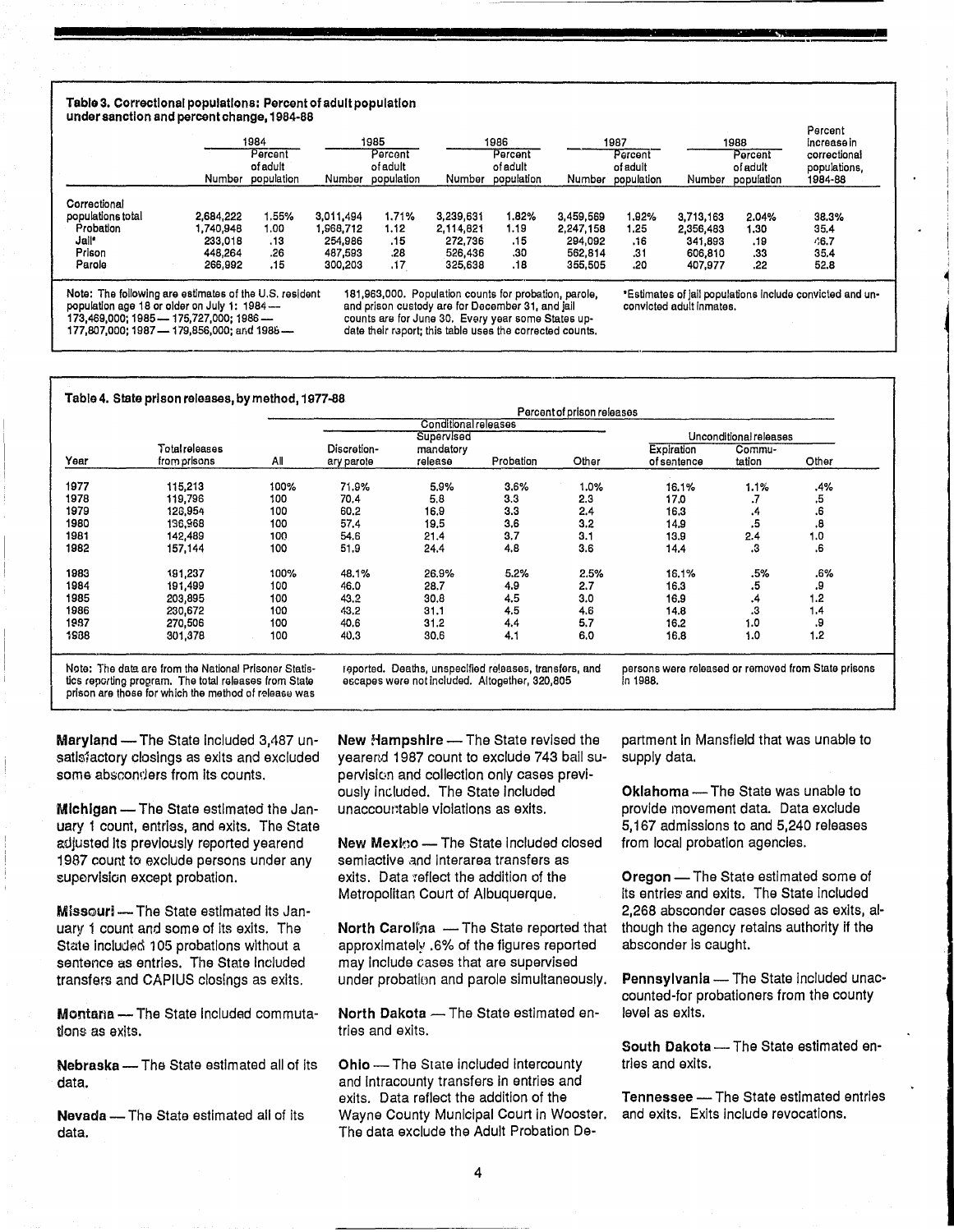Virginia - The State included cases restored to supervision, received from other States, and returned from other States as entries. Exits Include out-of-State cases ended and returns to other States. Virginia did not include absconders In its counts.

Wyoming - The State Included interstate transfers as exits.

### Parole notes

Because many States update their population counts, the January 1, 1988, numbers may differ from those previously reported for December 31, 1987.

Federal - They included absconders in the population counts.

Alaska - The State placed absconders in an Inactive caseload but included them In the yearend population counts.

Arizona - The State included 274 interstate compact cases as entries,

ers from its counts.

California - Data include California Youth Authority (CYA) cases. Absconders were placed In an Inactive caseload and excluded from the yearend population counts.

Colorado - The State estimated exits. It included absconders in the yearend counts.

Connecticut - The State included absconders in its counts.

Delaware - The State included absconders In its counts.

District of Columbia - The District included absconders In Its counts.

Florida - The State included 1,509 absconders who reentered the parole system without prison as entries. Florida supervised only persons sentenced to a year or more. It placed absconders In an Inactive case load and omitted them from the population counts.

Hawall - The reporting period was for the fiscal year ending June 30, 1988. The State Included 32 parolees from other States as entries.

Idaho - The State counted absconders in the yearend population.

Illinois - The State estimated entries and exits. Illinois reported 12,733 persons under active supervision within the State. The State included absconders in its yearend parole population. Only persons sentenced to a year or more are supervised.

Indiana - Absconders are omitted from reported counts.

Iowa - The State only supervises persons sentenced to a year or more. Absconders are omitted from reported counts.

Kansas - Exits exclude an unknown number of persons returned to prison or jail, parole revocation pending; returned to prison or jail, new charges pending; or transferred to another parole jurisdiction. The State monitors absconders apart from the regular parole caseload and omits them from the reported counts.

Kentucky  $-$  The State included 406 trans-<br>fers from out-of-State districts as entries. sconders in the vearend population. Arkansas - The State excluded abscond- fers from out-of-State districts as entries. sconders in the yearend population.

> Louisiana - The State was unable to provide movement data.

> Maine - The State abolished parole in 1976. There remain 39 pre-1976 parolees under supervision and 35 In prison who will become eligible for parole.

Maryland - The State kept absconders In its yearend parole counts.

Massachusetts - The State estimated entries and exits. Absconders were counted In the parole population.

Minnesota - The State included 329 parolees on work release as entries. It counted absconders In its yearend parole population.

Mississippi - The State placed absconders In an Inactive caseload and omitted them from the population counts.

Missouri - The January 1 parole population was estimated. The State counted absconders in its parole population.

Montana - The State estimated exits. Absconders were Included In the yearend parole counts.

Nebraska - Yearend population counts Include absconders.

Nevada - The State estimated all data. Absconders were Included In the yearend parole counts.

New Hampshire - The State supervised only persons sentenced to a year or more. It excluded absconders from the counts.

New Jersey - The State counted absconders In Its parole population.

New Mexico - The State included 489 closed cases from out of State as exits. The yearend counts omitted 166 absconders and 19 parolees supervised out of State.

New York - The State excluded 245 local parolees from the counts. The yearend counts Included absconders.

North Carolina - The State counted absconders in the yearend population.

Ohio - The State included 112 inactive or interstate compact cases as exits. It placed absconders In an Inactive caseload and omitted them from the population counts.

Oklahoma - The State was unable to provide movement data. The yearend counts included absconders.

Oregon - The State terminated absconders from parole and excluded them from the yearend population counts.

Pennsylvania - Local authorities supervised 33,436 parolees. The State counted absconders in its parole population.

Rhode Island - Parole data for 1988 include 22 persons held by the parole board at the adult correctional Institution on detention warrants, 7 persons being supervised by the U.S. Immigration and Naturalization Service, 4 persons serving a U.S. sentence, and 3 persons in the Federal Witness Protection Program.

South Carolina - The State excluded 858 youthful offenders from the counts. They counted absconders in the yearend population.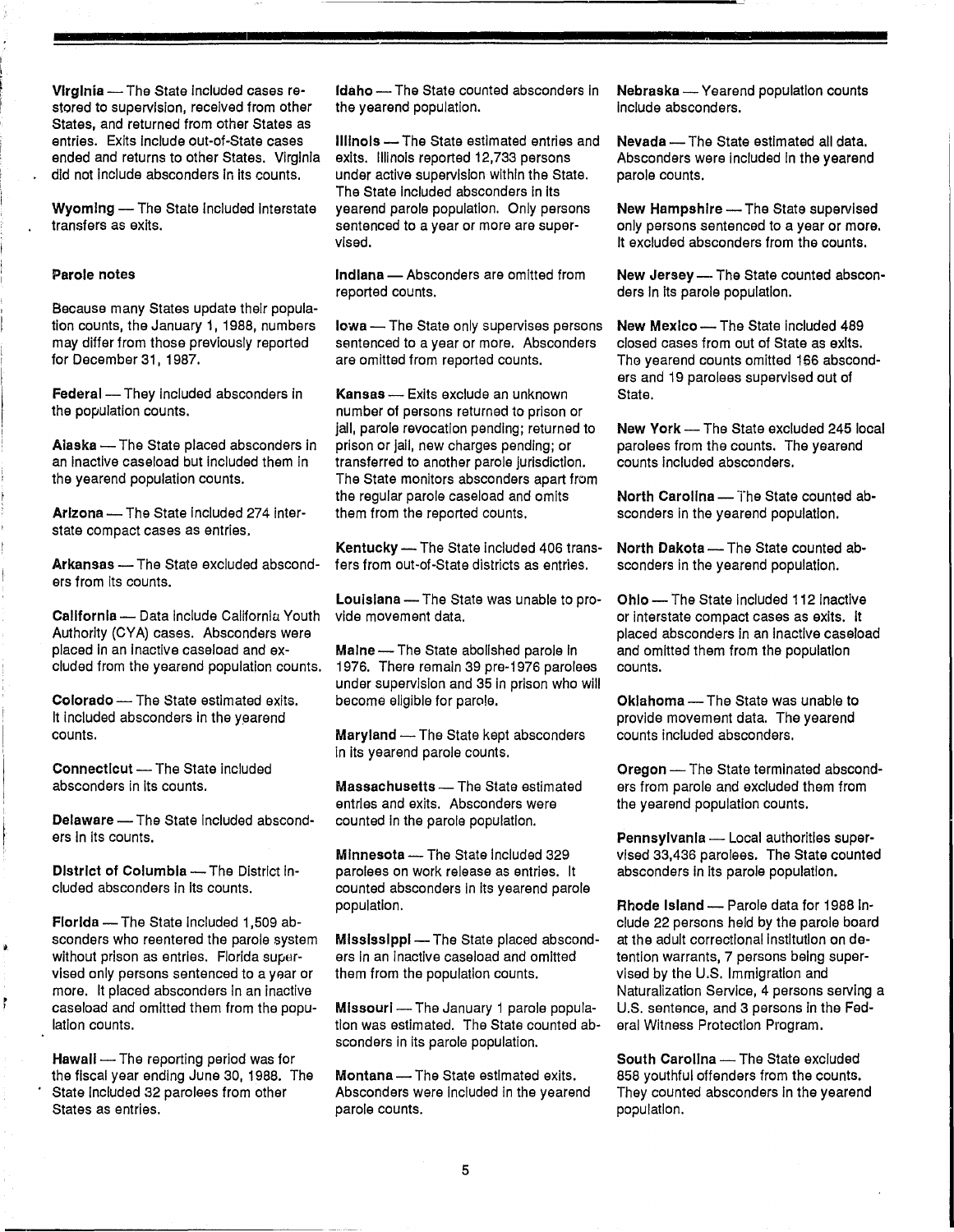South Dakota - The reporting period was for the fiscal year ending July 30, 1988. The State Included 207 combined suspended sentences, work releases, and house arrest parolees as entries. The State kept absconders in its yearend parole counts.

**Tennessee** - The State estimated data for entries. It Included as entries 543 of its paroless supervised in other States that were not previously counted. Absconders were kept in the yearend counts.

**Texas** - The reporting period was for the fiscal year ending August 31, 1988. The State placed absconders in an inactive caseload and included them In the population counts. The State only supervises persons sentenced to a year or more.

Vermont - The State excluded absconders from the population counts.

Virginia - The State included 1,011 transfers from ether States and districts and within-State transfers as entries. Exits Included out-of-State terminated, out-of-State under supervision, and within-State transfers. The State kept absconders In the yearend parole counts.

Washington - The State estimated the January 1,1988, parole population. It adjusted the yearend 1987 population count to exclude 225 parolees from other States previously Included. Absconders were placed In an Inactive caseload and Included In the yearend counts.

West Virginia - The State estimated data for exits. The State only supervises persons sentenced to a year or more. It kept absconders In Its yearend parole counts.

Wisconsin - The State counted absconders in its yearend parole population.

Wyoming - The State included absconders In the yearend population counts.

Bureau of Justice Statistics Bulletins are prepared principally by BJS staff. This bulletin was written by Susan Kline of BJS and edited by Thomas Hester. Richard Solari provided statistical assistance. Marilyn Marbrook, publications unit chief, administered production, assisted by Yvonne Boston and Betty Sherman. Marianne Zawltz assisted with data presentation and provided technical assistance. Lisa McNelis, Virginia Long, and Regina Yates, under the supervision of Betty Ford and Diana Cull of the Bureau of the Census, collected and processed the data.

November 1989, NCJ-119970

The Assistant Attorney General, Office of Justice Programs, coordinates the activities of the following offices and bureaus: Bureau of Justice Statistics, National Institute of Justice, Bureau of Justice Assistance, Office of Juvenile Justice and Delinquency Prevention, and Office for Victims of Crime.

### New from BJS

**n** 

Druga and orlme faots, 1988, NCJ-118312.9/89 Criminal oases In five Statee, 1983-88 (BJS Special Report), NCJ-118798, 9/89 Compendium of Federsl Justioe otatistioe, 1984. NCJ-111097, 8/89 Sourcebook of orlmlnal Justice otatlstics, 1988, NCJ-118318, 8/89 Polloe departments In large oilles, 1967 (BJS Special Report), NCJ-119220, 8189 Capital punishment 1988 (BJS Bulletin), NCJ-118313,7/89 Justioe expenditure and employment In the U.S., 1985, NCJ-106356, 7/89 Federal orlmlnal oBoe8, 1980-87: Federal offenses and offenders (BJS Special Report), NCJ-1i8311, 7/89 Households touohed by orlme,1988 (BJS Bulletin), NCJ-117434, 6/89 Children In oustodY,197S-85: Ceneus of publlo snd private Juvenile detention, oorrectlonal, and shelter facll-Illes, NCJ-114065, 5/89 Criminal victimization In ths United States, 1987, NCJ-115524, 6/89 Prosecution of felony arrests, 1986, NCJ-113248,6/89 BJS data report, 1988, NCJ-116262, 4189 Inlurles from crime (BJS Special Report), NCJ-116811,5/89 Strategies for improving data quality: Criminal Justloe Information polloy, NCJ-115339,5/89 Prisoners In 1988 (BJS Bulletin), NCJ-116315,4/89 Preliminary data, National Crime Survey, 1988 (press release), 4/89 Recidivism of prisoners released in 1983 (BJS Special Report), NCJ-116261,4/89 BJS annual report, flscol1988, NCJ-115749,4/89 New dlreotlons forthe National Crime Survey (BJS Technical Report), NCJ-115571,4/89 Profile of State and local law enforcement agenolee, 1987 (BJS Bulletin), NCJ-113949,3/89 Redesign of the National Crlms Survey, NCJ-111457,2189 Correctional populations in the United States, 1986, NCJ-111611, 2/89 Felony sentenoes In State courts, 1986 (BJS Bulletin), NCJ-115210, 2189 The redesigned National Crime Survey: Selected new data (BJS Special Report), NCJ-114746, 1/89 Jail Inmates 1967 (BJS Bulletin), NCJ-114319,12188 Census of local jails, 1983: Data for Individual jalls in the -Northeast, Vol. I, NCJ-112796, 11188 Midwest, Vol. II, NCJ-112797, 11/88 South, Vol. III, NCJ-112798, 11/88 West, Vol. IV, NCJ-112799, 11/88 Selected findings, methodology, and summary tables Vol. V., NCJ-112795,11I88 Probation and parole 1987 (BJS Bulletin), NCJ-113948,11/88 Open vs. confidential records: Proceedings of a BJS/SEARCH conference, NCJ-113560, 11/88 Public access to criminal history record Information: Criminal Justice Information polley, NCJ-111458, 11/88 Juvenile records and record keeping systems: Criminal justice information policy, NCJ-112815, 11/88 Criminal victimization 1967 (BJS Bulletin), NCJ-113587, 10/88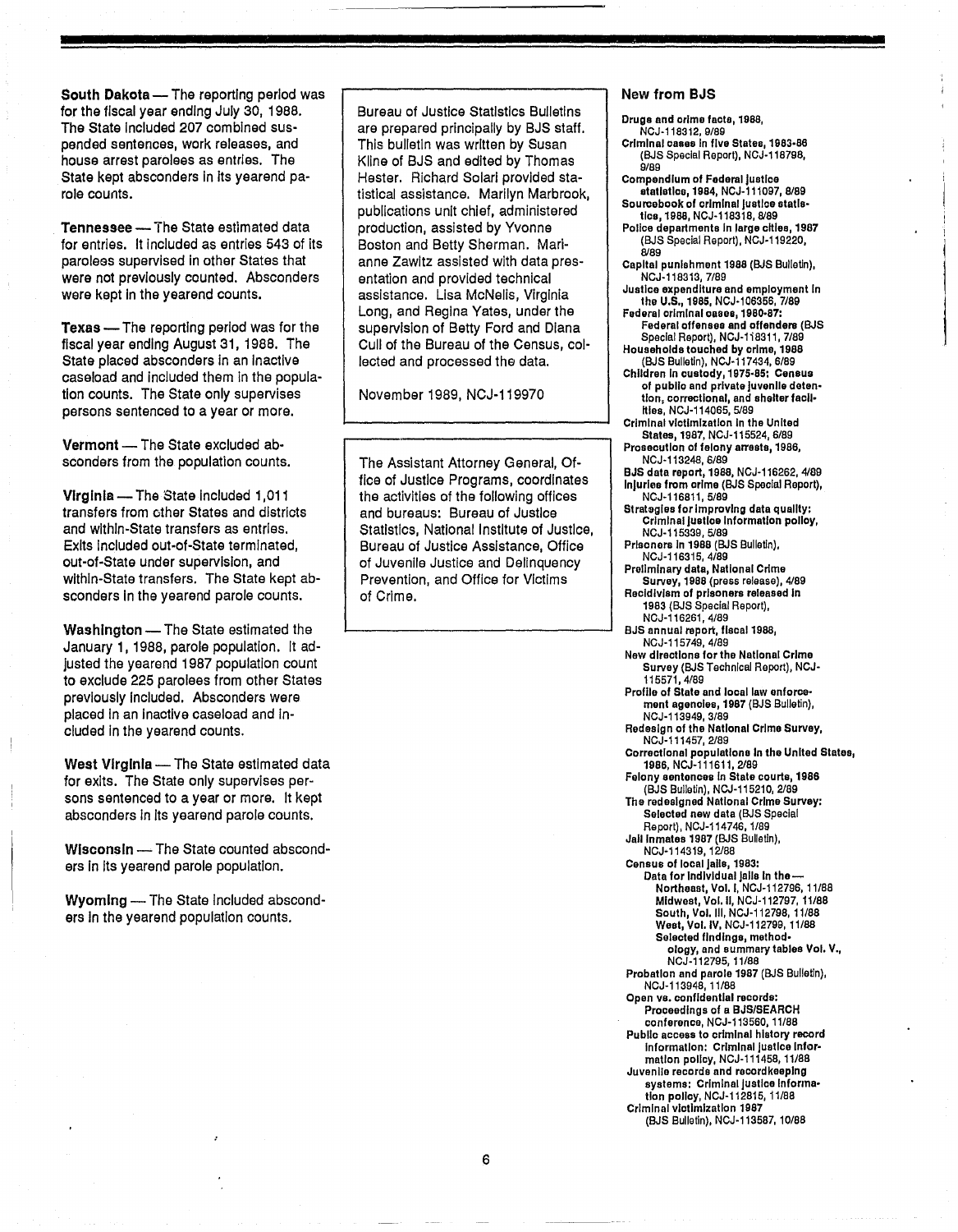### Bureau of Justice Statistics reports

(revised December 1989)

Call toll-free 800-732-3277 (local 301-251-5500) to order BJS reports, to be added to one of the BJS mailing lists, or to speak to a reference specialist in statistics at the Justice Statistics Clearinghouse, National Criminal Justice Reference Service, Box 6000, Rockville, MD 20850.

### BJS maintains the following mailing lists:

- 
- 
- 
- 
- 
- 
- Law Enforcement reports (new)<br>• Drugs and crime data (new)<br>• Justice spending & employment<br>• White-collar crime (new)<br>• National Crime Survey (annual)<br>• Courts (annual)<br>• Courts (annual)<br>• Courts (annual)<br>• Courts (annua Courts (annual)<br>Privacy and security of criminal<br>history information and
- information policy<br>Federal statistics (annual)
- Federal statistics (and special reports (approximately twice a month) Sourcebook of Criminal Justice
- Statistics (annual)

Single copies of reports are free; use NCJ number to order. Postage and handling are charged for bulk orders of single reports. For single copies of multiple titles, up to 10 titles are free; 11-40 titles \$1 0; more than 40 \$20' libraries call for special rates.

Public-use tapes of BJS data sets and other criminal justice data are available from the National Archive of Criminal Justice Data (formerly CJAIN), P.O. Box 1248, Ann Arbor, MI 48106 (toll-free 1-800-999-0960).

### National Crime Survey

Criminal victimization in the U.S.: 1987 (final report), NCJ·115524. 6/89 1986 (final report), NCJ·111456, 9/88

- BJS special reporls:
- HispaniC victims, NGJ-120507, 12/89 The redesigned National Crime Survey: Selected new data, NCJ· 114746,1/89

Motor vehicle theft, NCJ-109978, 3/88 Elderly victims, NCJ-l 07676,11/87 Vioient crime trends, NCJ·l 07217,

11/87 Robbery victims, NCJ·l 04638, 4/87 Violent crime by strangers and non strangers, NCJ-l 03702, 1/87

Preventing domestic violence against women, NCJ·l 02037,8/86

Crime prevention measures, NCJ·l 00438, 3/86

- The use of weapons In committing crimes, NCJ·99643, 1/86 Reporting crimes to the police, NCJ·
- 99432, 1 2/85 Locating city, suburban, and rural crime, NCJ·99535, 12/85
- The risk of violent crime, NCJ·97119, 5/85
- The economic cost of crime to victims, NCJ·93450, 4/84 Family violence, NCJ·93449,4/84
- 

BJS bulletins:

- Criminal victimization 1988, NCJ· 119845, 10/89
- Households touched by crime, 1988, NCJ-117434,6/89
- 
- Criminal victimization 1987, NCJ· 113587,10/88 The crime of rape, NCJ·96777, 3/85 Household burglary, NCJ'96021, 1/85 Measuring crime, NCJ·75710. 2/81
- BJS technical reports: New directions for the NCS,
- NCJ-115571,3/89 Series crimes: Report of a lIeld test, NCJ-104615, 4/87
- 
- 
- Lifetime likelihood of victimization, NCJ-l04274,3/87 Response to screening questions In

Preliminary data from the National Crime Survey, 1988 (press release), 4/89 Redesign of the National Crime Survey,<br>NCJ-111457, 3/89

- The seasonality of crime victimization,
- N CJ-lll 033. 6/88 Crime and older Americans information package, NCJ'104569, \$10, 5/87
- Teenage victims, NCJ·l03138, 12/86 Victimization and fear of crime: World
- perspectives, NCJ·93872, 1/85, \$9.15 The National Crime Survey: Working papers, vol. I: Current and historical perspectives, NCJ-75374, 8/82
- vol. II: Methodological studies,<br>NCJ-90307, 12/84, \$9.50

### Corrections

- BJS bulletins and special reporls: Prison rule violators, NCJ·120344 12/89 '
- Capital punishment 1988, NCJ·118313
- 7/89<br>Prisoners in 1988, NCJ-116315, 4/89
- Recidivism of prisoners released In 1983, NCJ-116261, 4/89 Drug use and crime: State prison<br>inmate survey, 1986, NCJ-111940,
- 7/88
- Time served in prison and on parole<br>1984,NCJ-108544, 1/88<br>Profile of State prison inmates, 1986,
- NCJ·l09926,1/88 " Imprisonment in four countries, NCJ· 103967,2/87
- Population density in State prisons, NCJ·1 03204,12/86
- State and Federal prisoners, 1925·85 102494, 11/86 '
- Prison admissions and releases, 1983, NCJ·l 00582,3/86
- The prevalence of imprisonment, ~ICJ'93657, 7/85
- Examining recidivism, NCJ·96501, 2/85
- Correctional populations In the U.S.: 1987, NCJ·118762, 12/89 1986. NCJ·111611, 2/89
	-
	- 1985, NCJ·l 03957,2/88
- Historical statistics on prisoners in State and Federal Institutions, yearend
- 1925·86, NCJ·l11 098,6/88 1984 census of State adult correctional facilities, NCJ·105585, 7/87
- Historical corrections statistics In the U.S., 1850'1984, NCJ·l 02529.4/87
- Census 01 jails and survey 01 jail inmates: BJS bulletins and special reports: Jail inmates, 1987, NCJ-114319, 12/88
	- Drunk driving, NCJ-109945, 2/88<br>Jail Inmates, 1986, NCJ-107123, 10/87
	- The 1983 Jail census, NCJ·95536, 11/84
- Census of local Jails, 1983: Data for individual JailS, vols. I-IV, Northeast, Midwest, South, West, NCJ·112796·9; vol. V, Selected findings, methodology, summary tables, NCJ·112795, 11/88 Our crowded Jails: A national plight, NCJ·111846,8/88

### Parole and probation

- 
- BJS bulletins:
	- Probation and parole: 1988, NCJ'119970, 11/89 1987, NCJ-113948, 11/88
	-
	- 1986, NCJ·1 08012,12/87 Setting prison terms, NCJ·76218, 8/83
- 
- BJS specIal reporls: Time served In prison and on parole, 1984, NCJ·l08544, 1/88
- Recidivism of young parolees, NCJ· 104916,5/87

### Children in custody

- Census of public and private Juvenile detention, correctional, and shelter facilities, 1975·85, NCJ·114065, 6/89
- Survey of youth In custody, 1987 (special report), NCJ-113365, 9/88<br>Public juvenile lacilities, 1985 (bulletin), NCJ-102457, 10/86

the NCS, NCJ-97624, 7/85 wu.s. GOVERNMENT PRINTING OFFICE: 1990-262-190: 00026

### Law enforcement management

Computer crime BJS special reports:

NCJ·l00461,4/86

 $$11.50$ 

Electronic fund transfer fraud, NCJ· 96666,3/85 Electronic fund transfer and crime, NCJ·92650, 2/84 Electronic fund transfer systems fraud,

Electronic fund transfer systems and crime, NCJ·83736, 9/82 Expert witness manual, NCJ-77927, 9/81

Federal justice statistics Compendium of Federal justice statistics

Federal criminal cases, 1 980·87, NCJ·118311,7/89 Dru9 law violators, 1980·86, NCJ-111763,6/88 Pretrial release and detention: The Ball Reform Act of1984, NCJ·1 09929,2/88

White-collar crime, NCJ-106876, 9/87<br>Pretrial release and misconduct, NCJ-

Criminal cases in five states, 1983-86,

International crime rates, NCJ-110776,

Tracking offenders, 1 984, NCJ·l09686.

Police employment and expenditure, NCJ·l 00117,2/86 Sourcebook of criminal justice statistics,

BJS data report, 1988, NCJ·116262, 5/89 BJS annual report, fiscal 1988, NCJ-

Sourcebook of criminal justice statistics,

Second edition, NCJ·1 05506,6/88 Technical appendix, NCJ'112011, 8/88

Drugs & crime data center & clearinghouse brochure, BC·000125.

Proceedings of the third workshop on law and justice statistics, NCJ·112230,

Mlcrollche library, PR030012, \$203.00 National survey of crime severity, NCJ· 96017,10/85 Criminal victimization of District of Columbia residents and Capitol Hili employees, 1982-83, NCJ·97982;

Publications of BJS, 1971·84, 10/86: Topical bibliography, TB030012.

See order form on last page

Drugs and crime facts, 1988, NCJ·118312,9/89 Rolodex card, 800'666·3332, 8/88 Criminal justice microcomputer guide and software catalog, NCJ·112178,

BJS telephone contacts '87, NCJ· 102909, 12/86 Tracking oHenders: White-collar crime,

Bank robbery, NCJ·94463, 8/84 Federal drug law violators, NCJ· 92692,2/84

BJS bulletins and special reports:

NCJ·118798,9/89

NCJ·l02867, 11/86

1988, NCJ·118318,9/89

1987, NCJ·111612. 9/88 Report to the Nation on crime and

115749,4/89

Drugs & crime data:

11/89

8/88

7/88

\$17.50

justice:

1984, NCJ·112816, 9/89 The Federal civil justice system (BJS bulletin), NCJ'104769, 7/87 Employer perceptions of workplace crime, NCJ-101851, 7/87, \$6 Federal offenses and offenders

BJS special reporls:

96132,1/85 BJS bulletins:

General

5/88

1/88

BJS special reports: Police departments in large cities,<br>1987, NCJ·119220, 8/89<br>Profile of State and local law<br>enforcement agencies,

### NCJ'113949,3/89 Expenditure and employment

### BJS bulletins:

- Justice expenditure and employment: 1985, NCJ·l 04460, 3/87 1983, NCJ·l01776, 7/86
- Anti·drug abuse formula grants: Variable pass-through data, fiscal 1990 (BJS<br>technical report), NCJ-120070, 12/89
- Justice expenditure and employment: 1 985 (full report). NCJ-l 06356,8/89 Extracts, 1982 and 1983, NCJ-106629,<br> $B/BB$ 
	- 8/88 ' Extracts, 1980 and 1 981, NCJ·96007 6/85 •
- 1971-79, NCJ·92596, 11/84

### Courts

- BJS bulletins: Felony sentences In State courts, NCJ·115210, 2/89
- Criminal defense for the poor, 1986,
- NCJ-112919, 9/88<br>State felony courts and felony laws,<br>NCJ-106273, 8/87
- The growth of appeals: 1973·83 trends, NCJ·96381 ,2/85
- Case filings in State courts 1983,<br>NCJ-95111, 10/84

#### BJS special reporls:

96018. 12/84

- Felony case-processing time, NCJ· 101985,8/86 Felony sentencing In 18 local jurisdlc'
- tions, NCJ-97681, 6/85 The prevalence of guilty pleas, NCJ·

Sentencing practices in 13 States, NCJ·95399, 10/84 Sentencing outcomes in 28 felony courts, NCJ·l05743, 8/87

National criminal defense systems study, NCJ'94702, 10/86

Compendium of State privacy and security

1987 overview, NCJ·l11 097,9/88 1987 full report (1,497 pages microfiche \$2, hard copy \$145), NCJ·113021,9/88 Criminal justice Information policy: Strategies for improving data quality,

Public accesu to criminal history record Information, NCJ·111458, 11/88 Juvenile records and recordkeeplng systems, NCJ·112815, 11/88 Automated fingerprint identification systems: Technology and policy Issues, NCJ·1 04342, 4/87 Criminal justice "hot" files,<br>| NCJ-101850, 12/86<br>Crime control and criminal records| (BJS special report), NCJ·99176,

State criminal records repositories (BJS technical report), NCJ·99017.

Data quality of criminal history records, NCJ·98079,10/85 Victim/witness legislation: An over' view, NCJ·94365, 12/84 Proceedings of BJS/SEARCH

> Open vs. confidential records, NCJ'113560, 11/88 Data quality policies and

procedures, NCJ·101849, 12/86

The prosecution of felony arrests: 1986, NCJ·113248, 6/89 1982, NCJ·l06990, 5/88 1981, NCJ'101380, 9/86, \$7.60 Felony laws of the 50 States and the District of Columbia, 1986, NCJ·1 05066,2/88, \$14.70 State court model statistical dictionary, Supplement, NCJ·98326, 9/85 1 st edition, NCJ'62320, 9/80

Privacy and security

NCJ·115339,5/89

legislation:

10/85

10/85

conference: